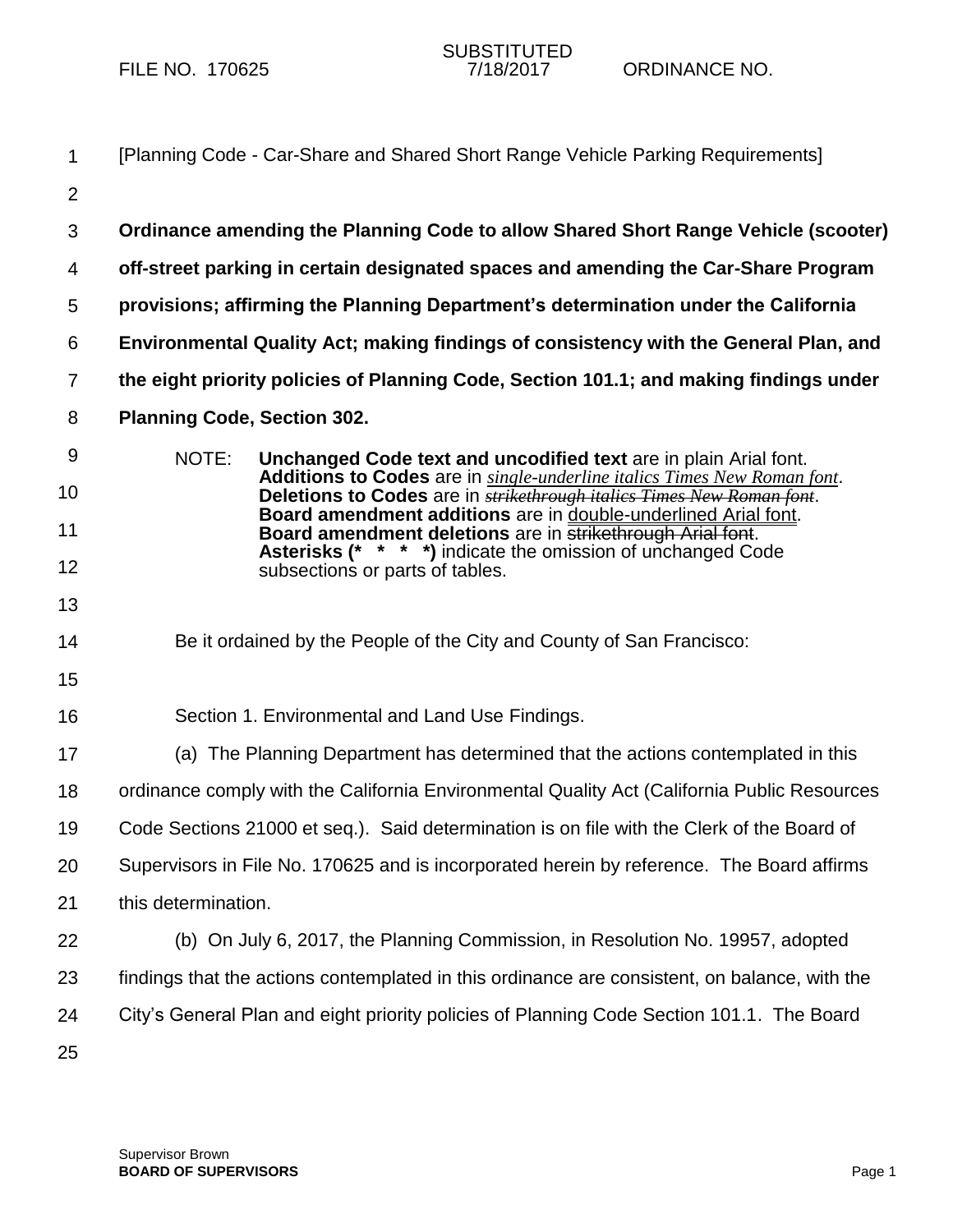1  $\mathcal{P}$ adopts these findings as its own. A copy of said Resolution is on file with the Clerk of the Board of Supervisors in File No. 170625, and is incorporated herein by reference.

3 4 5 6 (c) Pursuant to Planning Code Section 302, this Board finds that this Planning Code Amendment will serve the public necessity, convenience, and welfare for the reasons set forth in Planning Commission Resolution No. 19957 and the Board incorporates such reasons herein by reference.

7

8

Section 2. Car-Share and Short Range Vehicle Parking Findings.

9 10 (a) One of the challenges posed by new development is the increased number of privately-owned vehicles it brings to San Francisco's congested neighborhoods.

11 12 13 14 (b) Growth in the number of privately-owned vehicles increases demands on the City's limited parking supply and often contributes to increased traffic congestion, transit delays, traffic accidents, pollution and noise, while also increasing the costs of housing and reducing the amount of housing that may be provided on a parcel.

15 16 17 18 19 (c) Car-sharing can address the negative impacts of new development by reducing the rate of individual car-ownership per household, reducing the average number of vehicle miles traveled ("VMT") per household and reducing the total amount of automobilegenerated pollution per household, while satisfying the need for certain trips that may be made easier by automobile.

20 21 22 23 (d) The City of San Francisco both encourages car-sharing and "unbundles" offstreet parking from residential housing, which means off-street residential parking is not required to be tied to a particular dwelling unit lease or contract. (Planning Code Section 167.)

24 25 (e) The benefits of both car-sharing and unbundling in reducing parking demand and car use are well documented in national and local studies and reports, including those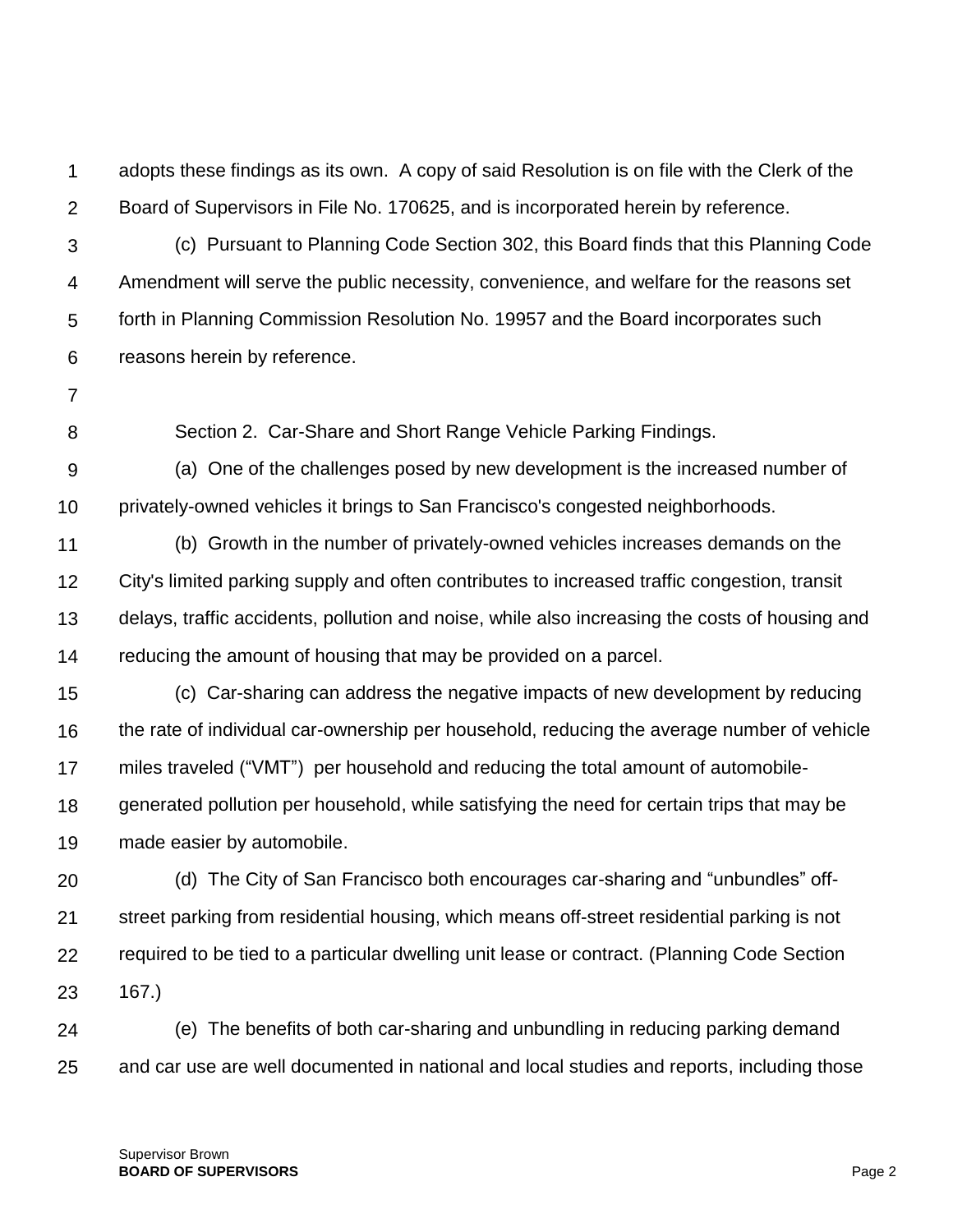1  $\mathcal{P}$ 3 4 5 referenced in this section. While these findings below relate primarily to car-sharing, it should be noted that basic economic theory also predicts that making costs explicit will reduce spending on those costs, because a user is less likely to pay costs when immediately confronted by a quantifiable and explicit cost when making purchases of this nature, as opposed to an intrinsic cost that has no hard quantifiable value up front.

6 7 8 9 10 11 (f) This basic economic theory has been demonstrated to be true for parking in that leasing of parking separate from the housing will reduce the demand for parking altogether. Specifically, according to the January 2009 Report by Nelson|Nygaard Consulting and CityCarShare, titled "Managing Residential Parking, Carsharing, and Unbundling in Urban Development, Best Practices" unbundling parking and housing can reduce parking demand by as much as 30%.

12 13 14 15 16 17 18 19 (g) In the same way, car-sharing has been demonstrated to be effective based upon the same basic economic theory that explicit costs of paying for a shared-vehicle per use will reduce the decision to drive, thereby reducing VMT. Specifically, according to a 2013 report produced by Kristen Lovejoy and Susan Handy with the University of California, Davis, car-share members have shown an average VMT reduction of up to 32.9% annually due in large part to the fact that users pay per use. Drivers tend to think more consciously about driving, in contrast to private vehicle owners who have paid a substantial cost at the outset and would not consider as carefully the costs per use.

20 21 22 (h) The Lovejoy & Handy report also showed that car-sharing enables the efficient utilization of parking spaces in space-restricted areas due to the car-share's higher utilization of a parking spot versus a privately owned vehicle.

23 24 25 (i) Increased vehicle utilization also leads to faster turnover of vehicles, meaning the car-share vehicles are replaced more often than privately owned vehicles, leading to newer and more environmentally friendly cars being on the road.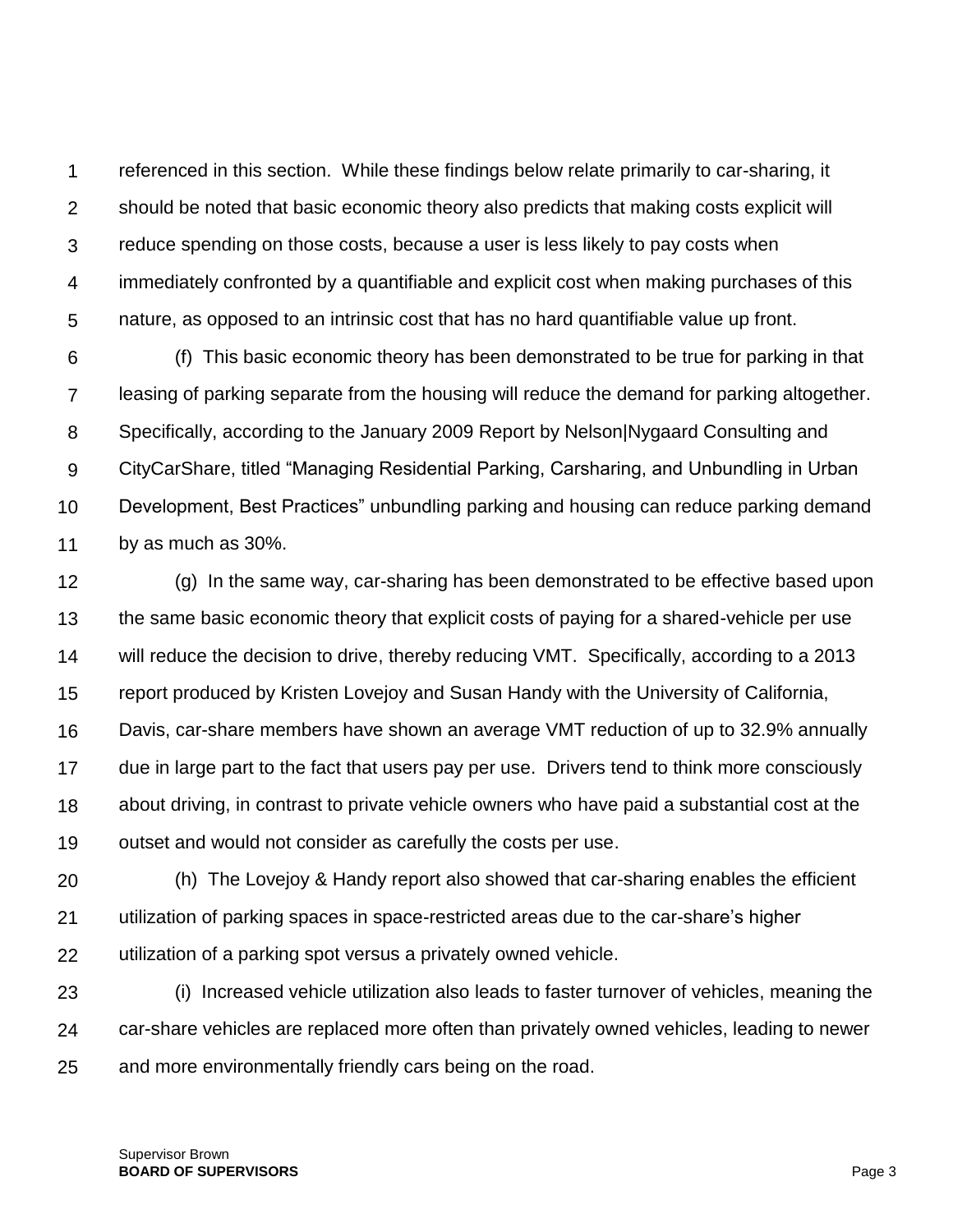1  $\mathcal{P}$ (j) Car-sharing also reduces vehicle ownership; and, importantly, reduced car ownership has been demonstrated to reduce VMT.

3 4 (k) The Nelson/Nygaard 2009 Report reported that recent U.C. Berkeley studies had found between 24% -29% of CityCarShare members sold their private car.

5 6 7 8 9 10 11 12 13 14 15 16 (l) Car-sharing not only reduces the number of personal vehicles owned across the sample; it can also deter carless households from acquiring a vehicle, according to "The Impact of Carsharing on Household Vehicle Ownership" by Elliot Martin and Susan Shaheen in Access Number 38, published in spring 2011. This report made three important conclusions: (1) Car-sharing can substantially reduce the number of vehicles owned by member households, even accounting for the fact that 60% of all car-share member households are carless at the time of becoming a car-share member; (2) Carshare member households owned an average of 0.47 vehicles per household before joining car-sharing, but that average dropped to 0.24 after membership; and (3) Car-share households exhibited a dramatic shift towards a carless lifestyle. The vehicles shed are often older, and a car-share fleet is an average of 10 mpg more efficient than the vehicles shed.

17 18 19 20 21 22 23 24 25 (m) Similarly, a look at a different model of car-sharing, known as one-way carsharing, demonstrated similar results and made the following key findings: (1) Access to ubiquitous shared automobiles allows some residents to get rid of a car or avoid acquiring one altogether; (2) The actions of either shedding a car or otherwise not acquiring one taken by a minority of members have VMT-reducing effects that are estimated to exceed the additional driving that may take place within a car-sharing vehicle; (3) The results of this analysis suggest that one-way car-sharing reduces the net vehicles that would be owned by households and reduces driving, thus lowering GHG emissions; and (4) Overall, the results of this study suggest that one-way car-sharing substantively affects travel behavior,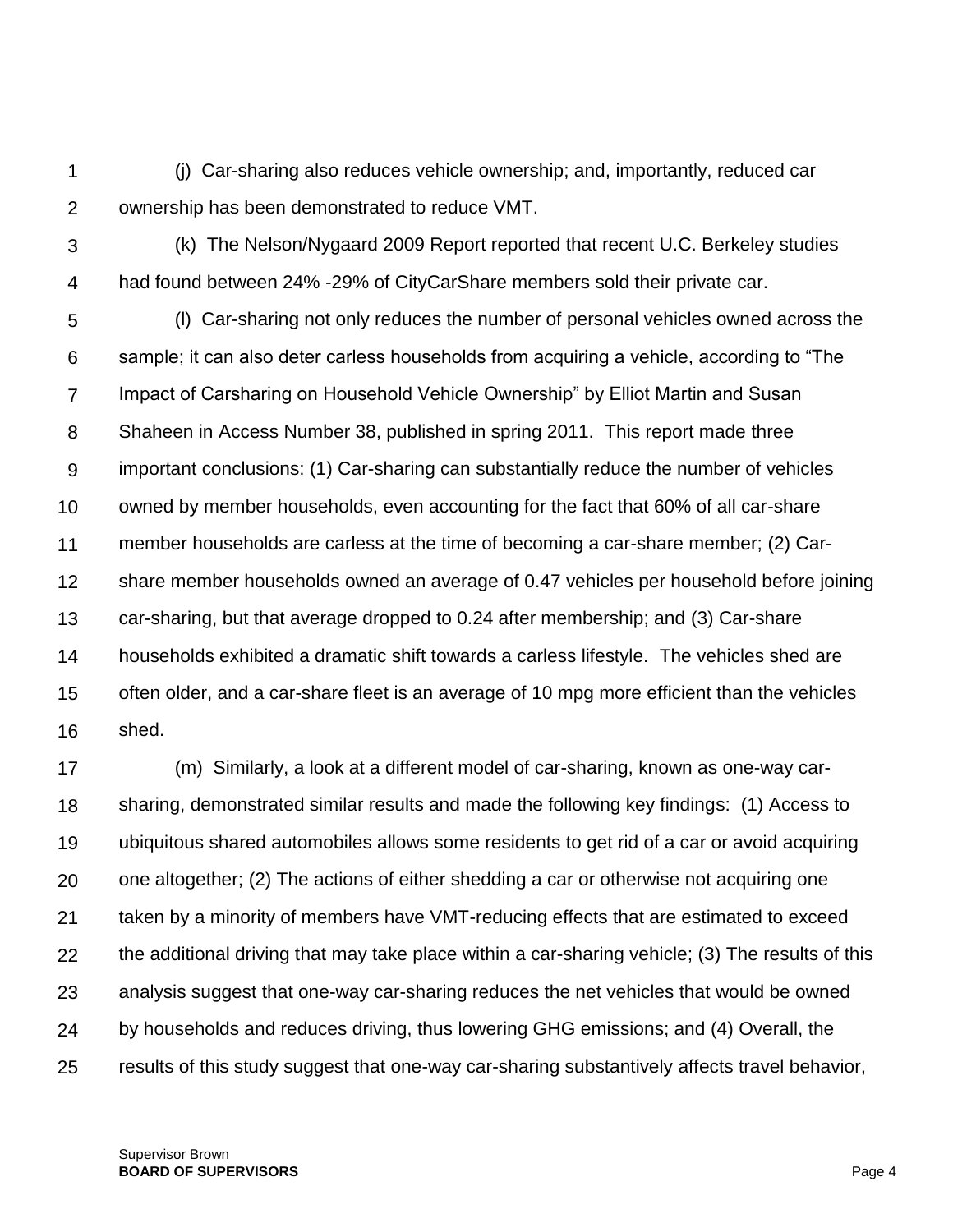1  $\mathcal{P}$ miles driven, GHG emissions, and the number of vehicles on urban roads within operating regions.

3 4 5 6 7 (n) Putting specific numbers to the GHG reduction, Martin & Shaheen estimated that the savings added up to 5,300 to 10,000 metric tons of greenhouse gas emissions across the five cities—about 10 to 14 metric tons per year, per each one-way car-sharing vehicle, as summarized in The Atlantic's CityLab article by Laura Bliss as published on July 20, 2016.

8 9 10 (o) When looking at car ownership, according to the 2010-2013 American Community Survey, the average number of vehicles owned in San Francisco is 1.1 vehicles per household.

11 12 13 14 (p) Car ownership rates can and do change. For example, the average number of vehicles per household drops by approximately 50% after becoming a car-share member, according to the study by E. Martin, S. Shaheen, and J. Lidicker entitled "Impact of Carsharing on Household Vehicle Holdings."

15 16 (q) By this metric, car-sharing has the potential to reduce the number of vehicles per household in San Francisco from 1.1 vehicles per household, to 0.55 cars per household.

17 18 19 (r) According to the San Francisco Planning Department's Transportation Demand Management Program (adopted on February 7, 2017, Planning Commission Resolution No. 19838), each car-share automobile can serve up to twenty households.

20 21 22 23 24 (s) Using the metrics set forth in the Transportation Demand Management Program, as justified by the Technical Justification Document, approximately half of any residential development will utilize a car-share service, which means adding a proportional amount of car-share automobile parking spaces to a development can offset the negative impacts of approximately half of the dwelling units of a new or converted building by reducing the rate

25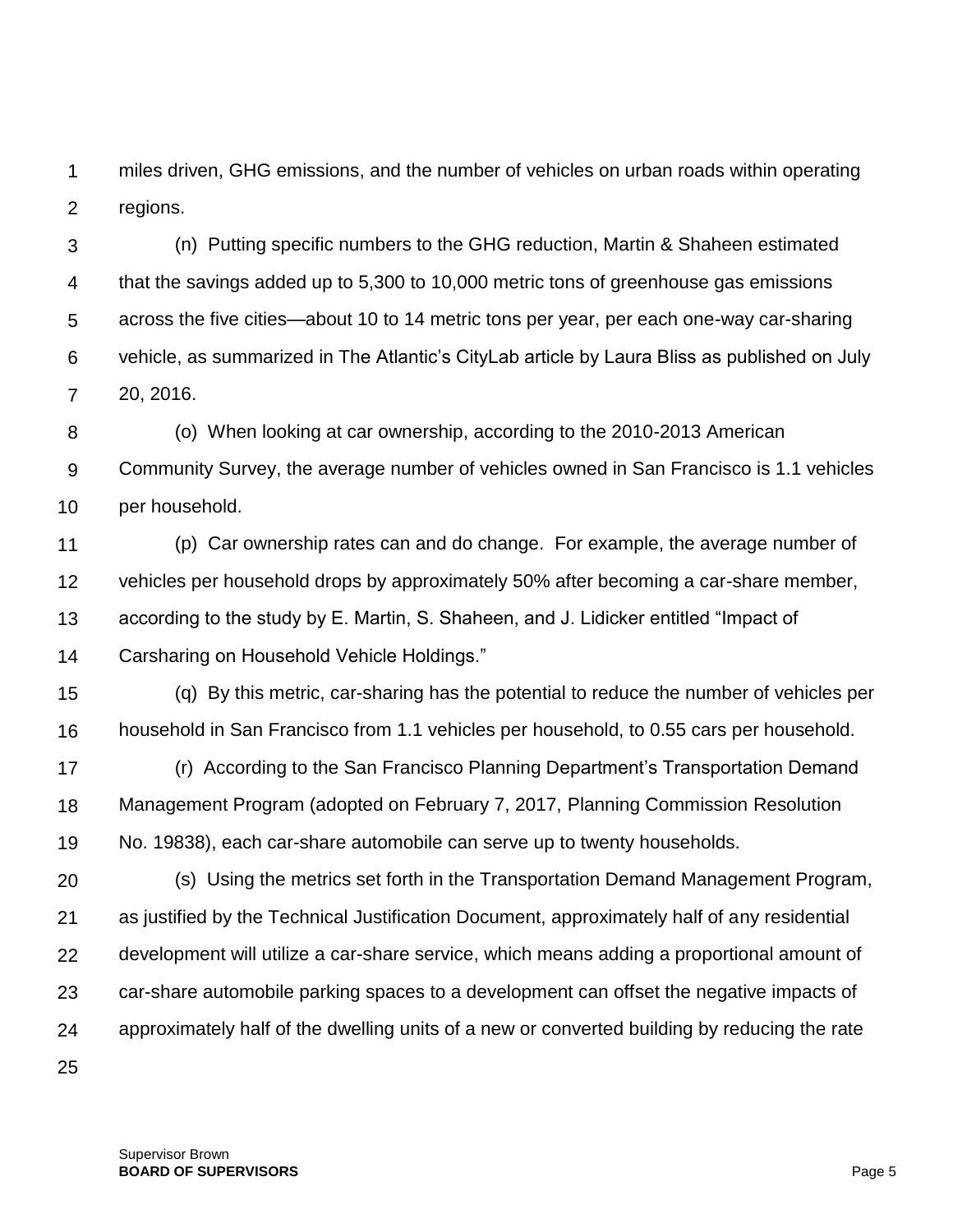1  $\mathcal{P}$ of individual car-ownership per household, the average number of VMT per household and the total amount of automobile-generated pollution per household.

3 4 5 6 7 8 (t) Prior research on the car-sharing business has revealed that one of the critical factors impacting car-share performance is the location of car-share parking stations, or spaces. Most car-share members tend to walk to the nearest station or car-share parking space in order to access a car-share vehicle, therefore it is important to locate the facility as close to the user as possible, according to the 2012 study by V. Kumar and M. Bierlaire entitled "Optimizing Locations for a Vehicle Sharing System."

9 10 11 (u) It is important to ensure car-share spaces are visible to current and potential carshare users in order for the user to have the knowledge of a car-share vehicle's location in their neighborhood.

12 13 14 (v) The SFMTA concluded that increased visibility of car-share spaces will increase car-sharing overall in the July 2013 study of their on-street car-sharing policy and pilot project.

15 16 17 18 19 (w) The required car-share parking spaces for new developments are designed to ensure maximum visibility of the car-share parking spaces through required signage at the car-share parking space location and on the exterior of the building; creating the best conditions for increased utilization by current and potential car-share members who both reside in the building and the surrounding area.

20 21 22 23 (x) Whether new development is located within a zoning district that caps the amount of parking allowed or if the development is located within a zoning district that still requires some private-ownership parking spaces; spaces dedicated to car-sharing will assist the City in pursuit of its environmental and transportation goals.

24 25 (y) The required car-share parking spaces for large-scale residential and commercial developments, along with voluntary programs like the Transportation Demand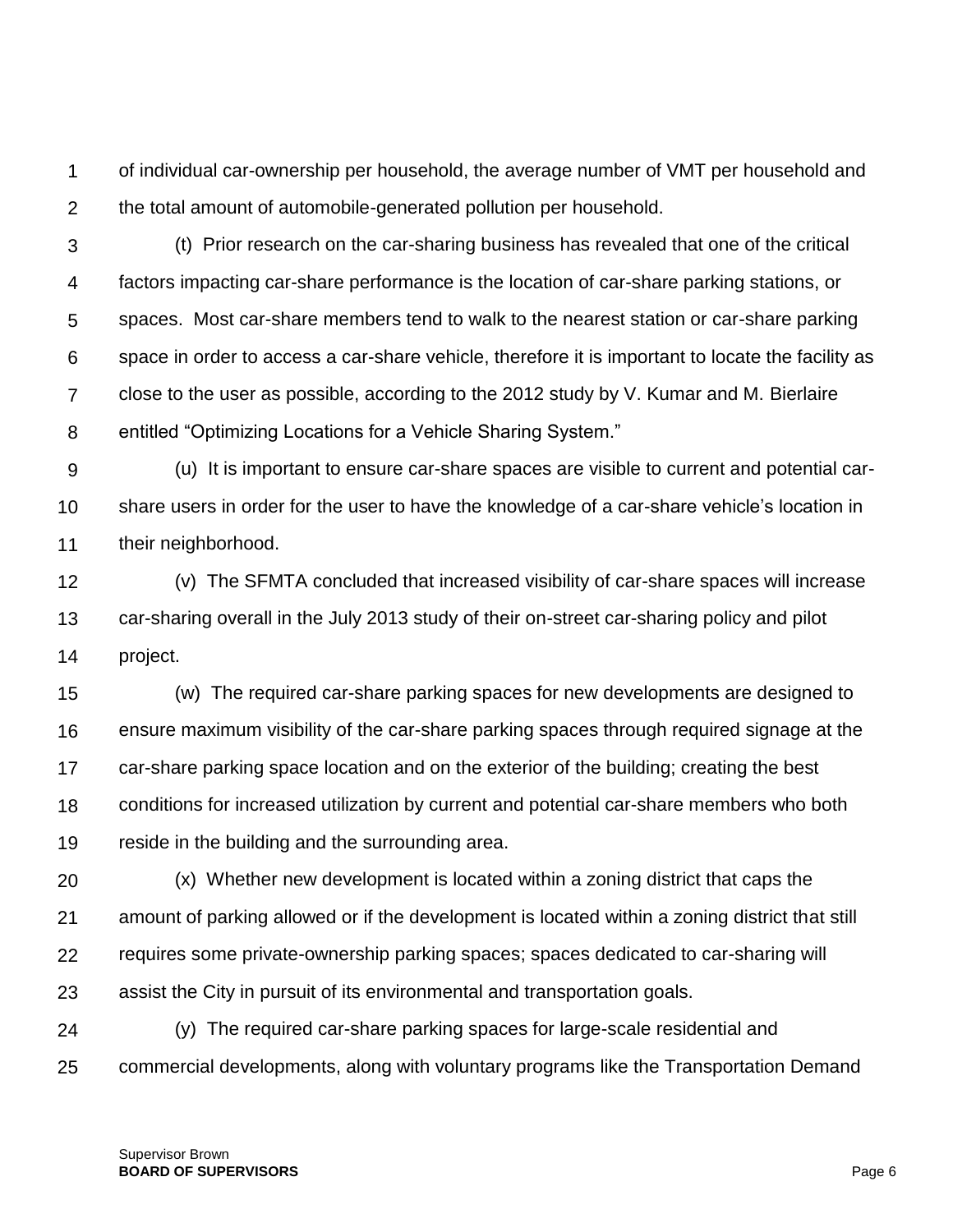1  $\mathcal{P}$ 3 Management Program, and the requirement to unbundle parking in Section 167, will assist in offsetting a proportion of the aforementioned negative impacts of development, while also striking a balance in space allowance for some amount of private vehicles.

- 4 5 6 7 (z) The car share requirements set forth in the Planning Code and this ordinance are lower than the studies would justify. The amount of required car-share spaces would help to offset the impacts of development, while not placing an overly burdensome requirement on residential development.
- 8

9 10 Section 3. The Planning Code is hereby amended by revising Section 166, to read as follows:

- 11 **SEC. 166. CAR SHARING.**
- 12

**\* \* \* \***

13 14 15 16 17 18 19 20 21 22 23 24 (b) **Definitions.** For purposes of this Code, the following definitions shall apply: (1) A "car-share service" is a mobility enhancement service that provides an integrated citywide network of neighborhood-based motor vehicles available only to members by reservation on an hourly basis, or in smaller intervals, and at variable rates. Car-sharing is designed to complement existing transit and bicycle transportation systems by providing a practical alternative to private motor vehicle ownership, with the goal of reducing over-dependency on individually owned motor vehicles. Car-share vehicles must be located at unstaffed, self-service locations (other than any incidental garage valet service), and generally be available for pick-up by members 24 hours per day. A car-share service shall provide automobile insurance for its members when using car-share vehicles and shall assume responsibility for maintaining car-share vehicles. (2) A "certified car-share organization" is any public or private entity that

25 provides a membership-based car-share service to the public and manages, maintains and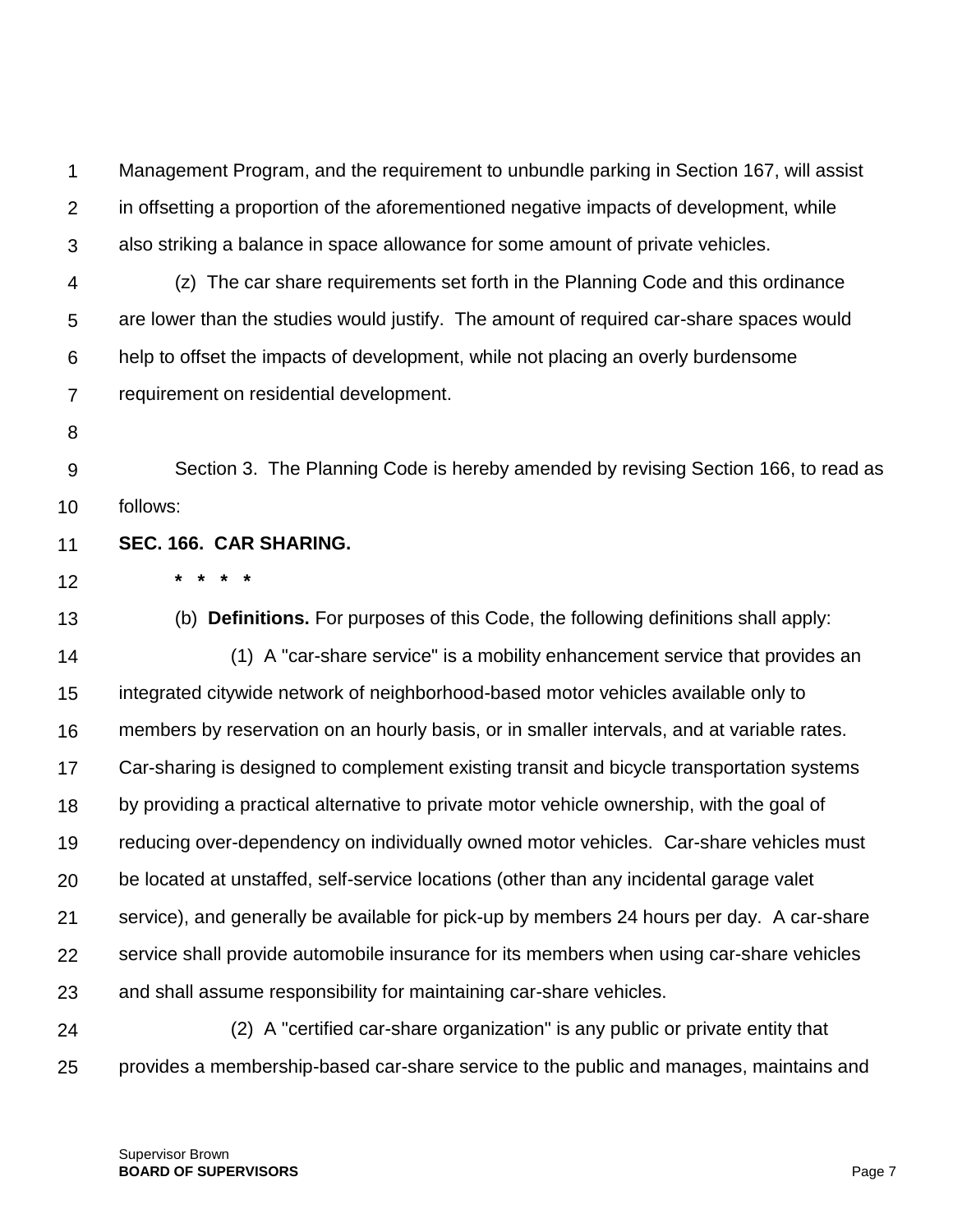1  $\mathfrak{p}$ 3 4 5 6 7 8 9 10 11 12 13 14 15 16 17 18 19 20 21 22 23 24 25 insures motor vehicles for shared use by individual and group members. To qualify as a certified car-share organization, *a car-share an* organization shall *submit a written report prepared by an independent third party academic institution or transportation consulting firm that clearly demonstrates, based on a statistically significant analysis of quantitative data, that such carsharing service has achieved two or more of the following environmental performance goals in any market where they have operated for at least two years: (A) lower household automobile ownership among members than the market area's general population; (B) lower annual vehicle miles traveled per member household than the market area's general population; (C) lower annual vehicle emissions per member household than the market area's general population; and (D) higher rates of transit usage, walking, bicycling and other non-automobile modes of transportation usage for commute trips among members than the market area's general population. This report shall be called a Car-sharing Certification Study and shall be reviewed by Planning Department staff for accuracy and made available to the public upon request. The Zoning Administrator shall only approve certification of a car-share organization if the Planning Department concludes that the Certification Study is technically accurate and clearly demonstrates that the car-share organization has achieved two or more of the above environmental performance goals during a two-year period of operation. The Zoning Administrator shall establish specific quantifiable performance thresholds, as appropriate, for each of the three environmental performance goals set forth in this subsection. request a written determination from the Zoning Administrator. If the Zoning Administrator determines that the car-share organization meets the definitions of this Subsection 166(b), the carshare organization may be certified. (3) The Planning Department shall maintain a list of certified car-share organizations that the Zoning Administrator has determined satisfy the minimum environmental performance criteria set forth in subsection [166\(](http://library.amlegal.com/nxt/gateway.dll?f=jumplink$jumplink_x=Advanced$jumplink_vpc=first$jumplink_xsl=querylink.xsl$jumplink_sel=title;path;content-type;home-title;item-bookmark$jumplink_d=california(planning)$jumplink_q=%5bfield%20folio-destination-name:)b)(2) above. Any car-share organization seeking to benefit from any of the provisions of this Code must be listed as a certified car-share organization.*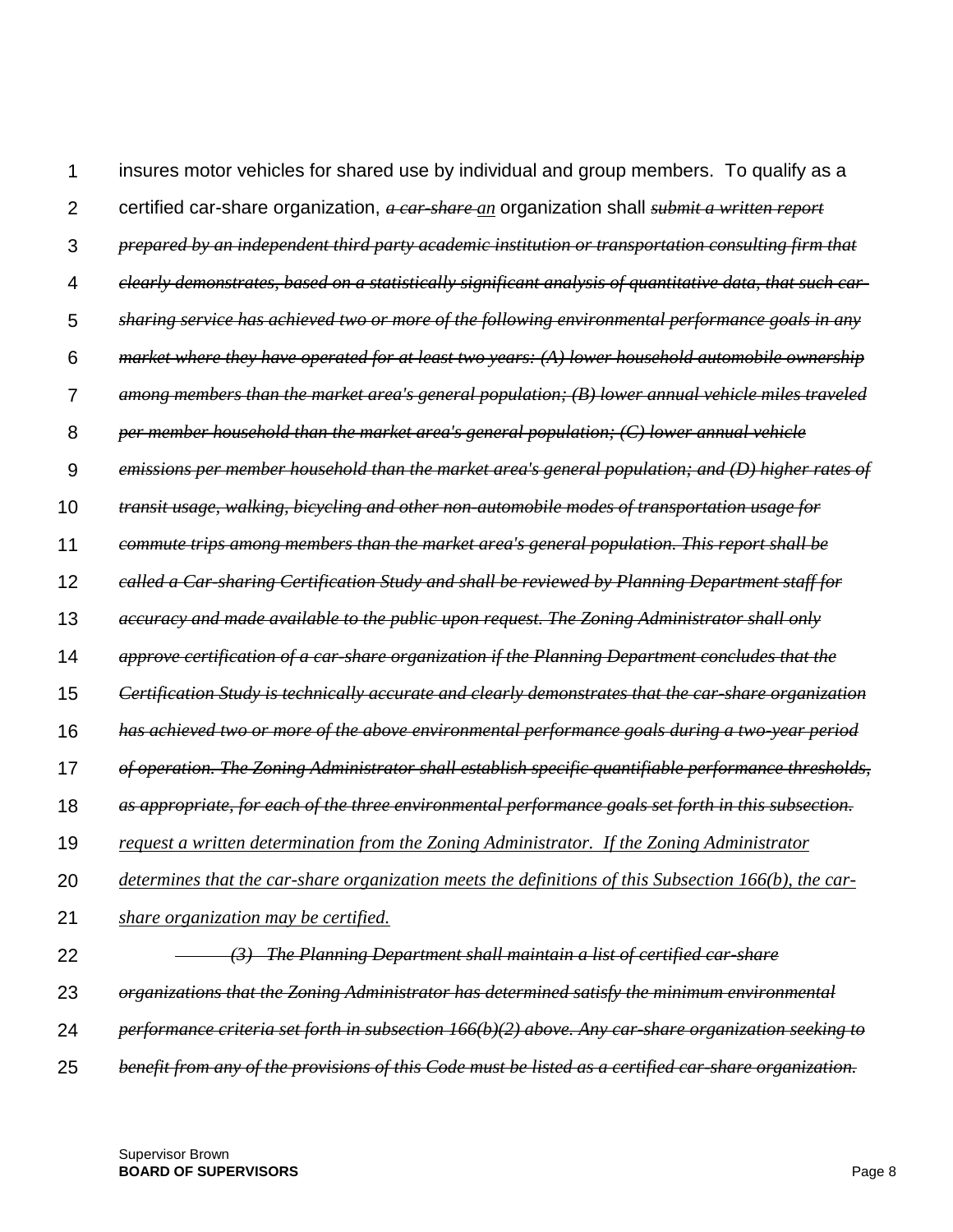1  $\mathcal{P}$ 3 4 5 6 7 8 9 10 11 12 13 14 15 16 17 18 19 20 21 *(4) (3)* An "off-street car-share parking space" is any parking space generally complying with the standards set forth for the district in which it is located and dedicated for current or future use by any car-share organization through a deed restriction, condition of approval or license agreement. Such deed restriction, condition of approval or license agreement must grant priority use to any certified car-share organization that can make use of the space, although such spaces may be occupied by other vehicles so long as no certified car-share organization can make use of the dedicated car-share spaces. Any offstreet car-share parking space provided under this Section must be provided as an independently accessible parking space. In new parking facilities that do not provide any independently accessible spaces other than those spaces required for disabled parking, off-street car-share parking may be provided on vehicle lifts so long as the parking space is easily accessible on a self-service basis 24 hours per day to members of the certified carshare organization. Property owners may enact reasonable security measures to ensure such 24-hour access does not jeopardize the safety and security of the larger parking facility where the car-share parking space is located so long as such security measures do not prevent practical and ready access to the off-street car-share parking spaces. *(5) (4)* A "car-share vehicle" is a vehicle provided by a certified car-share organization for the purpose of providing a car-share-service. *Car-share vehicles are divided into two distinctive groups: (A) "Automobile" is a four-wheeled self-propelled vehicle capable of attaining a speed of at least 65 miles per hour. Automobiles may be gas or electric powered.*

22 23 *(B) "Short-Range Vehicle" or "SRV" is a two, three, or four-wheeled selfpropelled vehicle capable of attaining a speed of at least 20 miles per hour and no greater than 40* 

24 *miles per hour, and can seat no more than two passengers. SRVs must be zero emissions vehicles.* 

25 *For the purposes of this section, golf carts and electric bicycles are not considered SRVs.*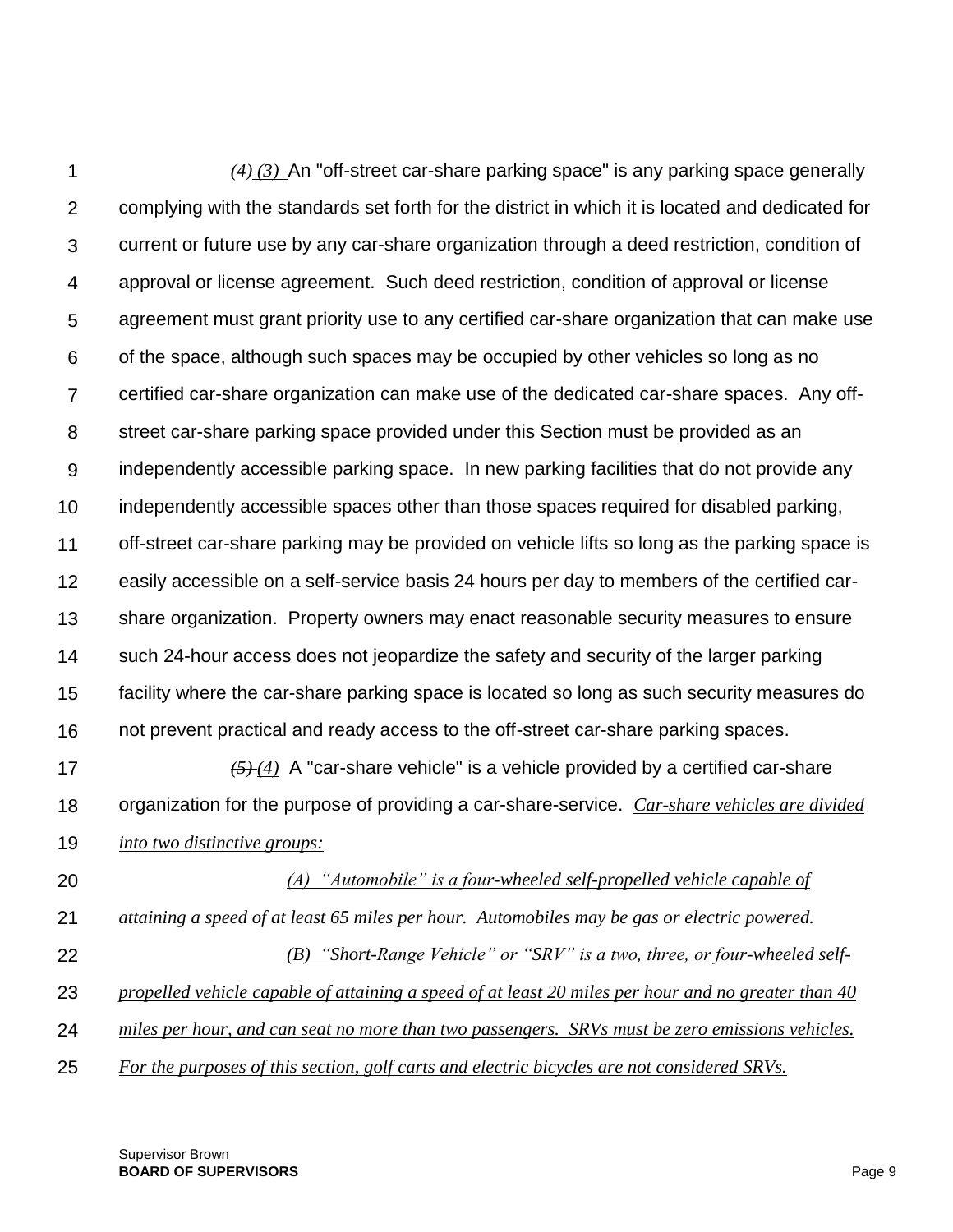| 1              | $\overline{(6)}$ (5) A "property owner" refers to the owner of a property at the time of             |                             |
|----------------|------------------------------------------------------------------------------------------------------|-----------------------------|
| $\overline{2}$ | project approval and its successors and assigns.                                                     |                             |
| 3              | $\overline{-(e)}$ Generally Permitted. Car-share spaces shall be generally permitted in the same     |                             |
| 4              | manner as residential accessory parking. Any residential or commercial parking space may be          |                             |
| 5              | voluntarily converted to a car-share space.                                                          |                             |
| 6              | $(d)(c)$ Requirements for Provision of Car-Share Parking Spaces.                                     |                             |
| 7              | (1) Amount of Required Spaces. In newly constructed buildings containing                             |                             |
| 8              | residential uses or existing buildings being converted to residential uses, if parking is            |                             |
| 9              | provided, <i>Automobile</i> car-share parking spaces shall be provided in the amount specified in    |                             |
| 10             | Table 166. <i>The required amount of Automobile car-share parking spaces shall be based on the</i>   |                             |
| 11             | exact number of dwelling units or parking spaces, and rounding shall not be used to require a higher |                             |
| 12             | number of automobile car-share parking spaces. In newly constructed buildings containing             |                             |
| 13             | parking for non-residential uses, including non-accessory parking in a garage or lot,                |                             |
| 14             | <b>Automobile</b> car-share parking spaces shall be provided in the amount specified in Table        |                             |
| 15             | 166.                                                                                                 |                             |
| 16             | Table 166                                                                                            |                             |
| 17             | <b>REQUIRED CAR-SHARE PARKING SPACES</b>                                                             |                             |
| 18             |                                                                                                      | <b>Number of Required</b>   |
| 19             | <b>Number of Residential Units</b>                                                                   | <b>Automobile Car-Share</b> |
| 20             |                                                                                                      | <b>Parking Spaces</b>       |
| 21             | $0 - 49$                                                                                             | 0                           |
| 22             | $50 - 200$                                                                                           | 1                           |
| 23             | 201 or more                                                                                          | 2, plus 1 for every 200     |
| 24             |                                                                                                      | dwelling units over 200     |
| 25             |                                                                                                      |                             |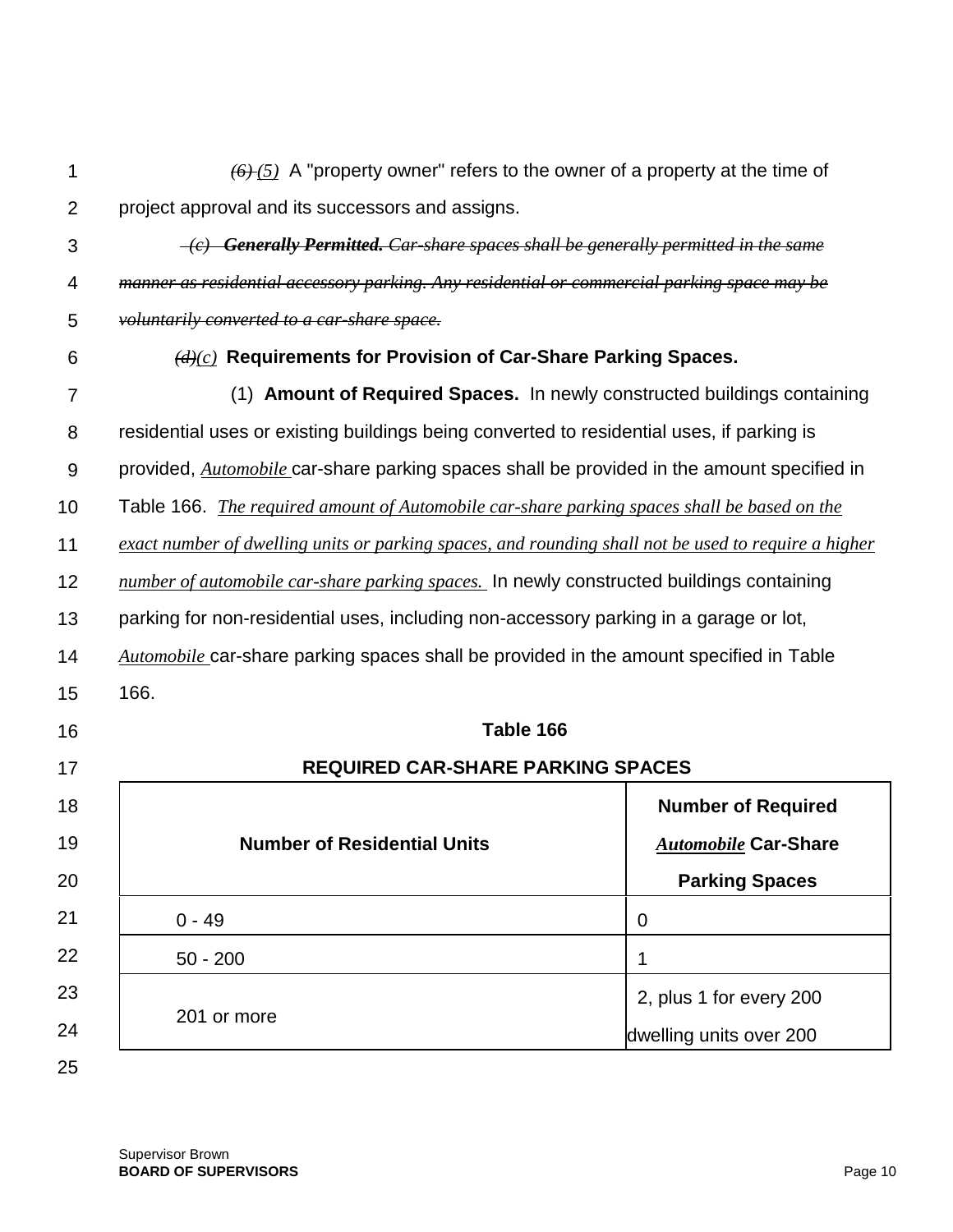| 1              | <b>Number of Parking Spaces Provided for Non-</b>                                                       | <b>Number of Required</b>   |
|----------------|---------------------------------------------------------------------------------------------------------|-----------------------------|
| $\overline{2}$ | <b>Residential Uses or in a Non-Accessory Parking</b>                                                   | <b>Automobile Car-Share</b> |
| 3              | <b>Facility</b>                                                                                         | <b>Parking Spaces</b>       |
| 4              | $0 - 24$                                                                                                | $\mathbf 0$                 |
| 5              | $25 - 49$                                                                                               | 1                           |
| 6              |                                                                                                         | 1, plus 1 for every 50      |
| 7              | 50 or more                                                                                              | parking spaces over 50      |
| 8              |                                                                                                         |                             |
| 9              | (2) Availability of Car-Share Spaces. The required Automobile car-share                                 |                             |
| 10             | spaces shall be made available, at no cost, to a certified car-share organization for                   |                             |
| 11             | purposes of providing <i>Automobile</i> car-share services for its <i>Automobile</i> car-share service  |                             |
| 12             | subscribers. <i>SRV parking spaces may not be used to satisfy the requirement for car-share parking</i> |                             |
| 13             | spaces in Table 166, except as provided in subsection $(c)(3)(D)$ below. At the election of the         |                             |
| 14             | property owner, the <b><i>Automobile</i></b> car-share spaces may be provided                           |                             |
| 15             | (A) on the building site, or                                                                            |                             |
| 16             | (B) on another off-street site within 800 feet of the building site.                                    |                             |
| 17             | (3) Off-Street Spaces. If the Automobile car-share space or spaces are                                  |                             |
| 18             | located on the building site or another off-street site:                                                |                             |
| 19             | (A) The parking areas of the building shall be designed in a manner                                     |                             |
| 20             | that will make the <i>Automobile</i> car-share parking spaces accessible to non-resident                |                             |
| 21             | subscribers from outside the building as well as building residents;                                    |                             |
| 22             | (B) Prior to Planning Department approval of the first building or site                                 |                             |
| 23             | permit for a building subject to the car-share requirement, a Notice of Special Restriction on          |                             |
| 24             | the property shall be recorded indicating the nature of requirements of this Section and                |                             |
| 25             | identifying the minimum number and location of the required <i>Automobile</i> car-share parking         |                             |

ī

 $\Gamma$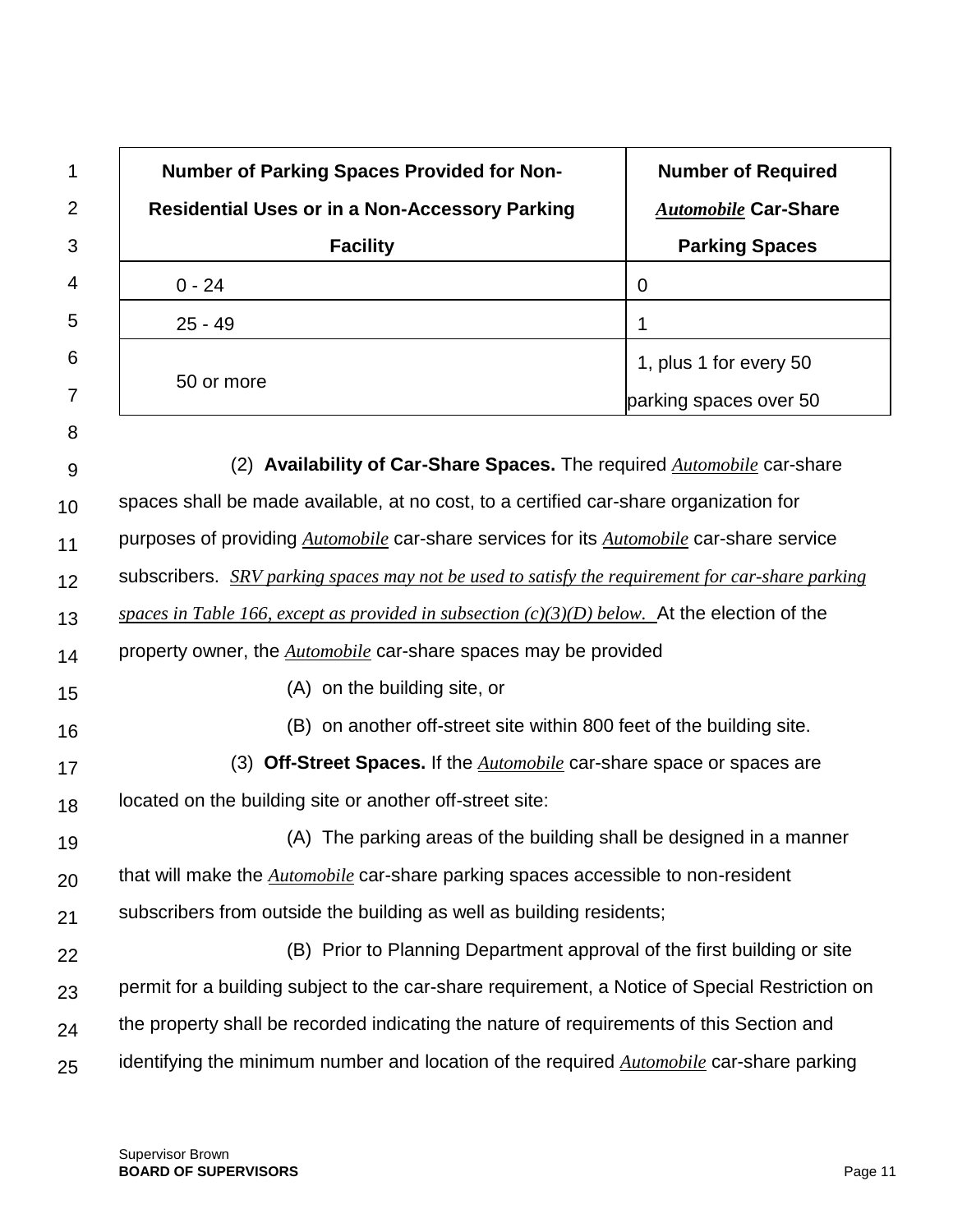1  $\mathcal{P}$ 3 4 5 6 7 8 9 10 11 12 13 14 15 16 17 18 19 20 21 22 23 24 25 spaces. The form of the notice and the location or locations of the *Automobile* car-share parking spaces shall be approved by the Planning Department; (C) All required *Automobile* car-share parking spaces shall be constructed and provided at no cost concurrently with the construction and sale of units; and (D) *iI*f it is demonstrated to the satisfaction of the Planning Department that no certified car-share organization can make use of the dedicated *Automobile* car-share parking spaces *for Automobile use*, the spaces may be occupied by *shared SRVs at no cost. Upon ninety (90) days of advance written notice to the property owner from a certified car-sharing organization that any required Automobile Car-Share parking space may be utilized for a shared Automobile, the property owner shall make the space available to the car-share organization for its use of such space. If it is demonstrated to the satisfaction of the Planning Department that no certified car-share organizations can make use of the dedicated car-share parking spaces for shared Automobile or SRV parking, the space may be occupied by* non-carshare vehicles; provided, however, that upon ninety (90) days of advance written notice to the property owner from a certified car-sharing organization, the property owner shall *terminate any non-car-sharing leases for such spaces and shall* make the spaces available to the car-share organization for its use of such spaces. (*ed*) **Substitution for Required Parking.** Provision of a required *Automobile* carshare parking space shall satisfy or may substitute for any required residential parking; however, such space shall not be counted against the maximum number of parking spaces allowed by this Code as a principal use, an accessory use, or a conditional use. *(e) List of Certified Car-Share Organizations. The Planning Department shall maintain a list of certified car-share organizations that the Zoning Administrator has determined meet the definitions set forth in Subsection 166(b) above. Any car-share organization seeking to benefit from*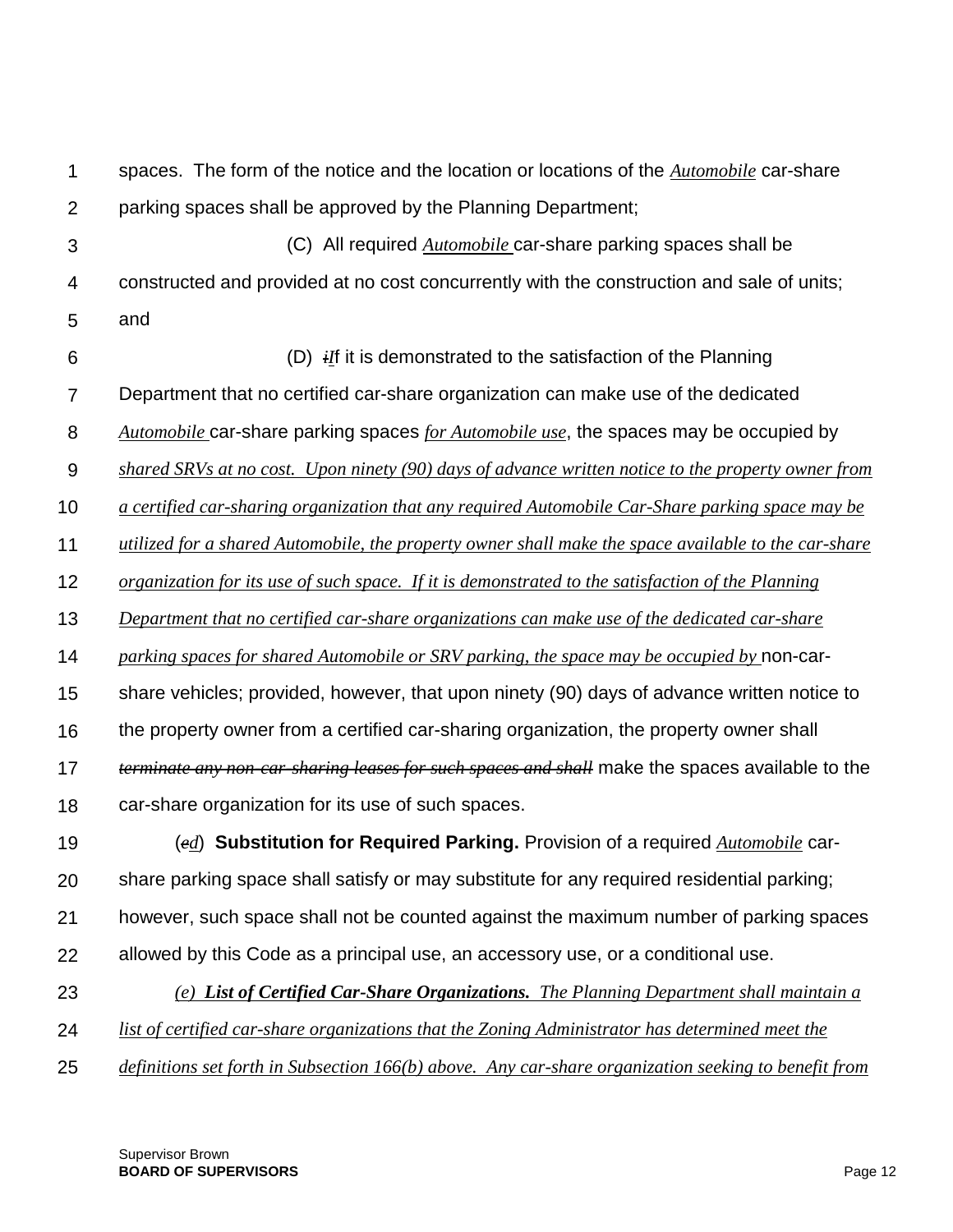1 *any of the provisions of this Code must be listed as a certified organization. Every certified car-*

 $\mathcal{P}$ *share organization shall report annually to the Department, by January 31 of each year, the number* 

3 *and location of each active parking space.*

4 5 6 7 8 9 (f) **List of Car-Share Projects.** The Planning Department shall maintain a publiclyaccessible list, updated quarterly, of all projects approved with required off-street car-share parking spaces. The list shall contain the Assessor's Block and Lot number, address, number of required off-street car-share parking spaces, project sponsor or property owner contact information and other pertinent information as determined by the Zoning Administrator.

10

## (g) **Optional Car-Share Spaces.**

11 12 13 14 15 16 17 18 19 20 21 22 23 24 (1) **Amount of Optional Spaces.** In addition to any permitted or required parking that may apply to the project, the property owner may elect to provide additional *Automobile* car-share parking spaces in the maximum amount specified in [Table 166A;](http://library.amlegal.com/nxt/gateway.dll?f=jumplink$jumplink_x=Advanced$jumplink_vpc=first$jumplink_xsl=querylink.xsl$jumplink_sel=title;path;content-type;home-title;item-bookmark$jumplink_d=california(planning)$jumplink_q=%5bfield%20folio-destination-name:) provided, however, that the optional car-share parking spaces authorized by this subsection (g) are not permitted for a project that receives a Conditional Use authorization to increase parking. *Additional car-share parking spaces shall be allowed beyond the maximum amount specified in Table l66A, to the extent needed, when such additional car-share parking spaces are part of a Development Project's compliance with the Transportation Demand Management Program set forth in Section 169 of the Planning Code. The optional Automobile car-share spaces shall not be counted against the maximum number of parking spaces allowed by this Code as a principal use, an accessory use, or a conditional use.* // // //

25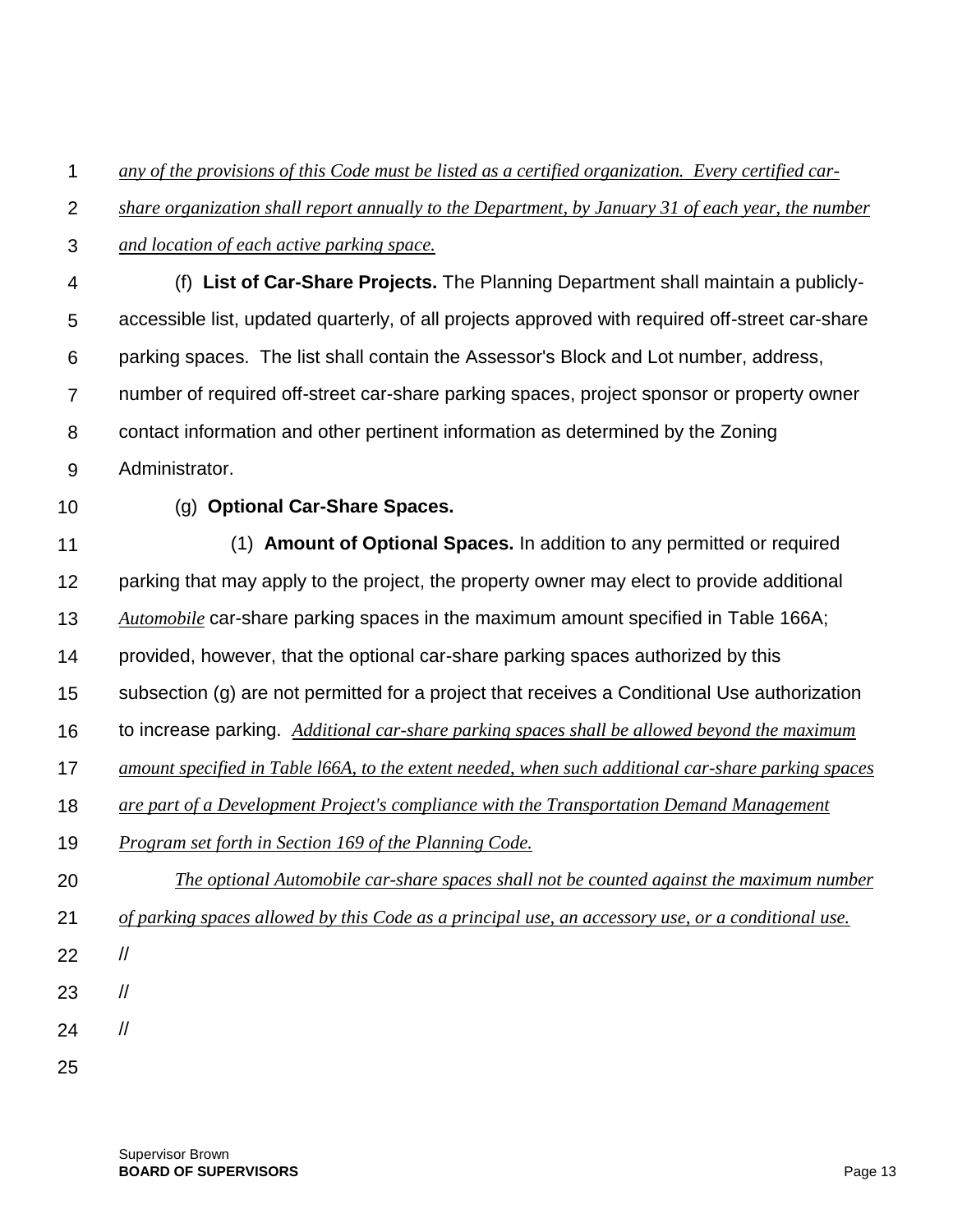| 1        | Table 166A                                                                              |                                                                                                     |  |
|----------|-----------------------------------------------------------------------------------------|-----------------------------------------------------------------------------------------------------|--|
| 2        | <b>OPTIONAL CAR-SHARE PARKING SPACES</b>                                                |                                                                                                     |  |
| 3        |                                                                                         | <b>Maximum Number of Optional</b>                                                                   |  |
| 4        | <b>Number of Residential Units</b>                                                      | <u> <i>Automobile</i> C</u> ar-Share Parking Spaces                                                 |  |
| 5        | $10 - 24$                                                                               | $\overline{2}$                                                                                      |  |
| 6        | $25 - 49$                                                                               | 3                                                                                                   |  |
| 7        | 50 or more                                                                              | 5                                                                                                   |  |
| 8        | <b>Amount of Square Footage for</b>                                                     | <b>Maximum Number of Optional</b>                                                                   |  |
| 9        | <b>Non-Residential Uses</b>                                                             | <b>Automobile Car-Share Parking Spaces</b>                                                          |  |
| 10       | 5,000 - 9,999 sq. ft.                                                                   | $\overline{2}$                                                                                      |  |
| 11       | 10,000 - 19,999 sq. ft.                                                                 | 3                                                                                                   |  |
| 12       | 20,000 or more sq. ft.                                                                  | 5                                                                                                   |  |
| 13<br>14 |                                                                                         | The optional car share spaces shall not be counted against the maximum number of parking            |  |
| 15       | spaces allowed by this Code as a principal use, an accessory use, or a conditional use. |                                                                                                     |  |
| 16       | (2) Requirements for Optional Car-Share Spaces in New Projects. All                     |                                                                                                     |  |
| 17       | Automobile car-share spaces are subject to the following:                               |                                                                                                     |  |
| 18       | (A) They shall meet the provisions of this Section 166.                                 |                                                                                                     |  |
| 19       |                                                                                         | (B) The <i>Automobile</i> car-share parking spaces shall be deed-restricted                         |  |
| 20       | and dedicated for car-sharing, and must be offered and maintained in perpetuity.        |                                                                                                     |  |
| 21       |                                                                                         | (C) At project entitlement, the property owner must submit a letter of                              |  |
| 22       |                                                                                         | intent from a certified car-share organization that articulates the car-share organization's        |  |
| 23       |                                                                                         | intent to occupy the requested car-share spaces under this Subsection $\left(\frac{eh}{h}\right)$ . |  |
| 24       |                                                                                         | (D) Use of the car-share vehicles shall not be limited to residents of                              |  |
| 25       | the building.                                                                           |                                                                                                     |  |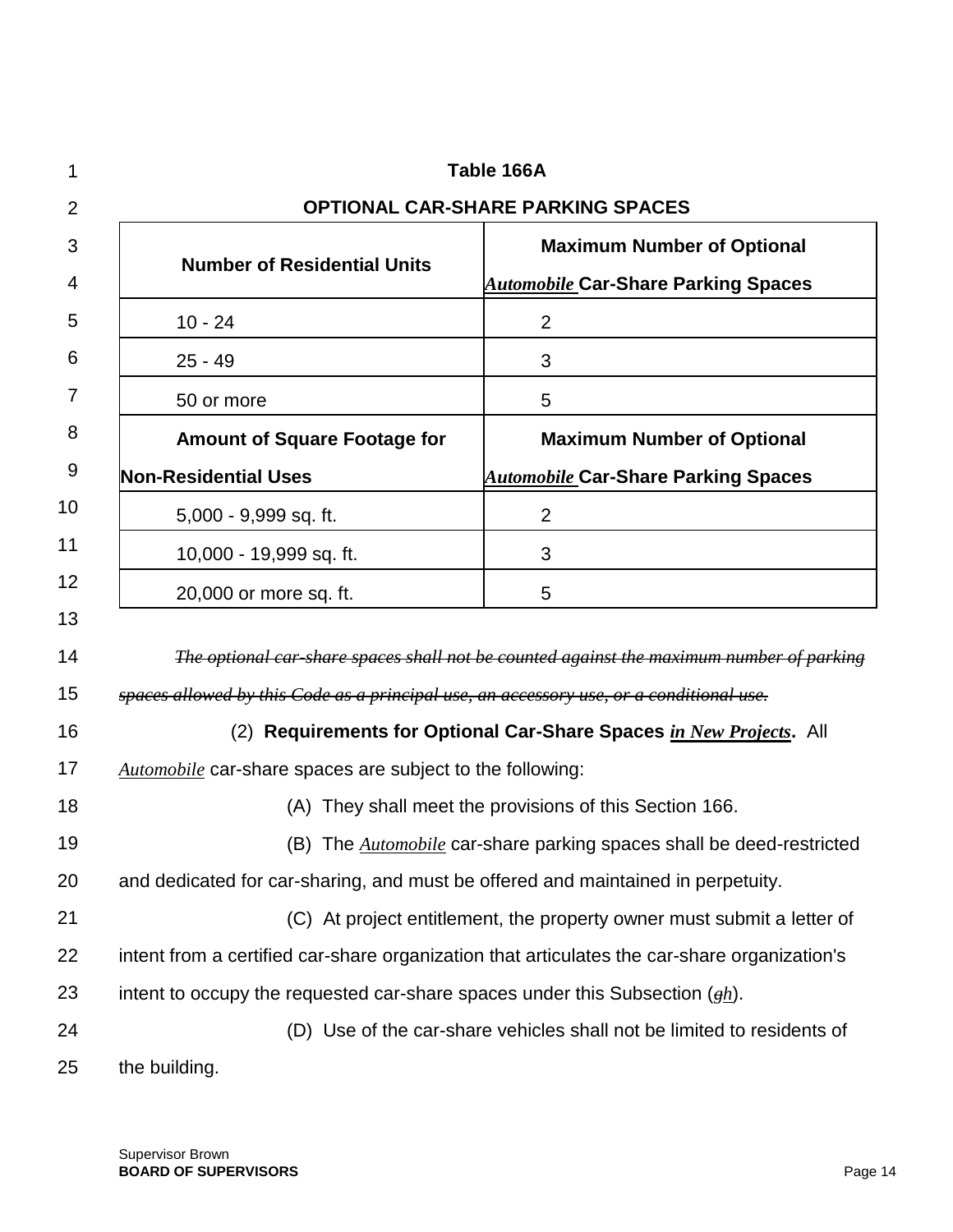1  $\mathcal{P}$ 3 4 5 6 7 8 (E) If an additional car-share space is built, and a certified car-share organization chooses not to place vehicles in that space, the owner of the project may not sell, rent, or otherwise earn fees on the space but may use it for (i) bicycle parking, or (ii) permitted storage and other permitted uses but not for parking of any motorized vehicle; provided, however, that upon ninety (90) days of advance written notice to the property owner from a certified car-sharing organization, the property owner shall terminate any noncar-sharing use for such space and shall make the space available to the car-share organization for its use of such space.

9 10 11 12 13 14 15 (F) A sign shall be placed above or next to each car-share parking space stating that the parking space is for car-sharing and cannot be used for private automobile parking. The sign shall meet the Department's design specifications and shall include the name and contact information of a person to call for enforcement of this requirement and such other information as the Department requires. An informational plaque shall also be placed on the outside of the building location, which shall meet the design, location and information requirements established by the Department.

16 17 18 19 20 21 22 23 24 25 (3) **Existing Car-Share Spaces Located on Gas Stations Sites and Surface Parking Lots.** If the number of car-share spaces located on a *Development Project site that is a* gas station, surface parking lot, or other similar site for at least one year *prior to the submittal of a complete Environmental Evaluation Application or a Development application*  exceeds the total number of required and/or optional car-share parking spaces as provided for under Table 166 and Table 166A *for the existing use*, the *developer new project* may retain those car-share spaces *if the site is redeveloped* without reducing the permitted levels of *private accessory* parking *for the project*; provided, however, that a *property owner Development Project can may* not seek additional optional car-share parking spaces per Table 166A *if such existing car-share spaces are retained*.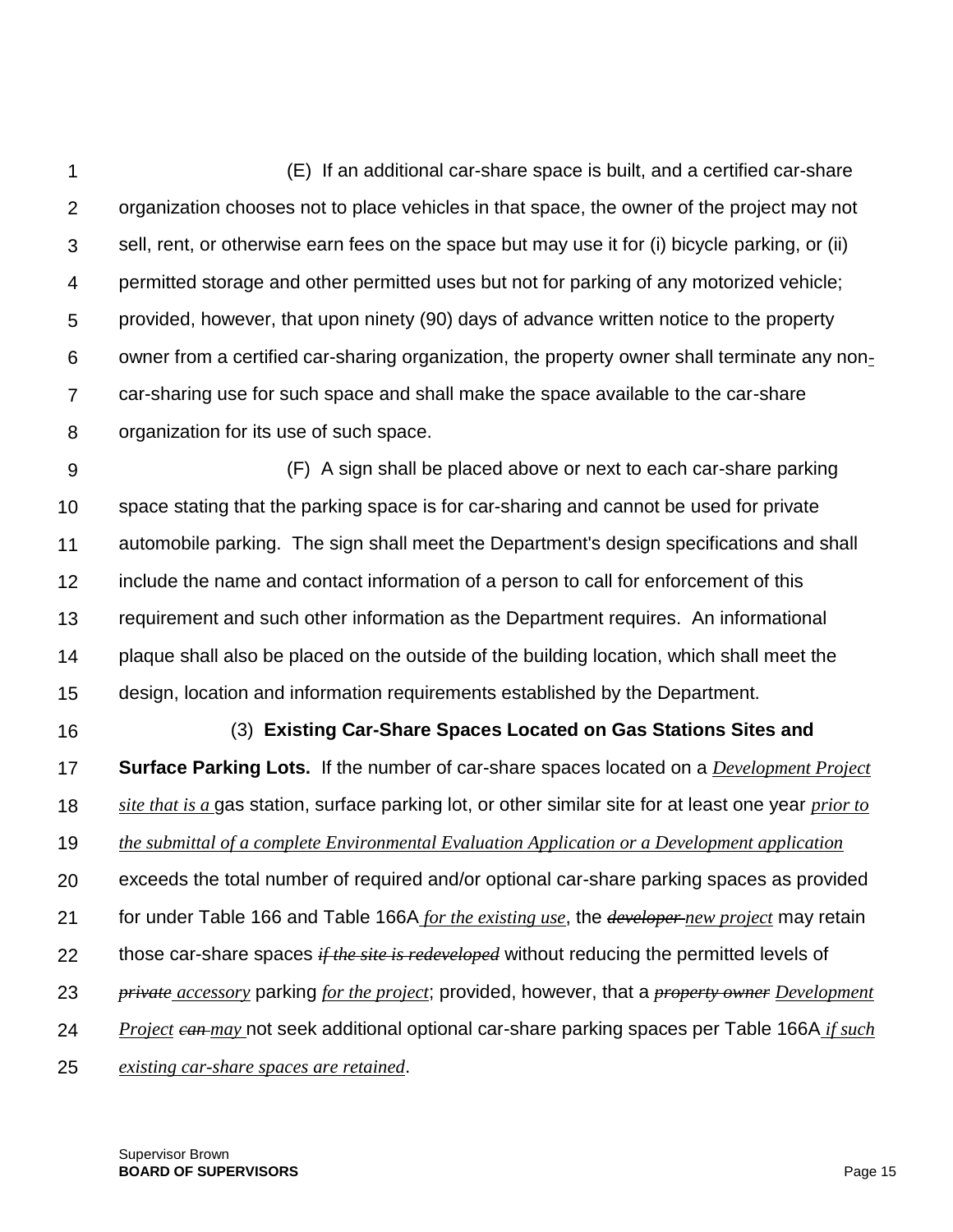| 1              | (h) Conversion of Existing Accessory Parking to Car-Share Spaces.                                     |
|----------------|-------------------------------------------------------------------------------------------------------|
| $\overline{2}$ | Car-share spaces shall be generally permitted in the same manner as residential                       |
| 3              | accessory parking. Any existing accessory parking space may be voluntarily converted to any type      |
| 4              | of car-share space defined in this Section without the need for a site or building permit, except for |
| 5              | the conversion of required non-residential accessory parking spaces. Such required non-residential    |
| 6              | spaces may only be converted upon obtaining a variance or other exception to the property's           |
| 7              | parking requirements.                                                                                 |
| 8              | (i) Conversion of Unused Garage Space to SRV Parking Spaces.                                          |
| 9              | $(1)$ A property owner may convert any space within a principal or accessory garage                   |
| 10             | to a shared SRV space if that space is not being converted from tenant amenities, including but not   |
| 11             | limited to tenant storage, laundry facilities, or bicycle parking, under the following conditions:    |
| 12             | (A) The owner obtains a building permit to convert unused principal or                                |
| 13             | accessory garage space to shared SRV parking; and                                                     |
| 14             | $(B)$ In order to preserve space that may be used for future tenant amenities, no                     |
| 15             | owner shall convert any unused accessory garage space of a contiguous area measuring greater          |
| 16             | than 112.5 square feet for shared SRV parking.                                                        |
| 17             |                                                                                                       |
| 18             | Section 4. Effective Date. This ordinance shall become effective 30 days after                        |
| 19             | enactment. Enactment occurs when the Mayor signs the ordinance, the Mayor returns the                 |
| 20             | ordinance unsigned or does not sign the ordinance within ten days of receiving it, or the Board       |
| 21             | of Supervisors overrides the Mayor's veto of the ordinance.                                           |
| 22             |                                                                                                       |
| 23             | Section 5. Scope of Ordinance. In enacting this ordinance, the Board of Supervisors                   |
| 24             | intends to amend only those words, phrases, paragraphs, subsections, sections, articles,              |
| 25             | numbers, punctuation marks, charts, diagrams, or any other constituent parts of the Municipal         |